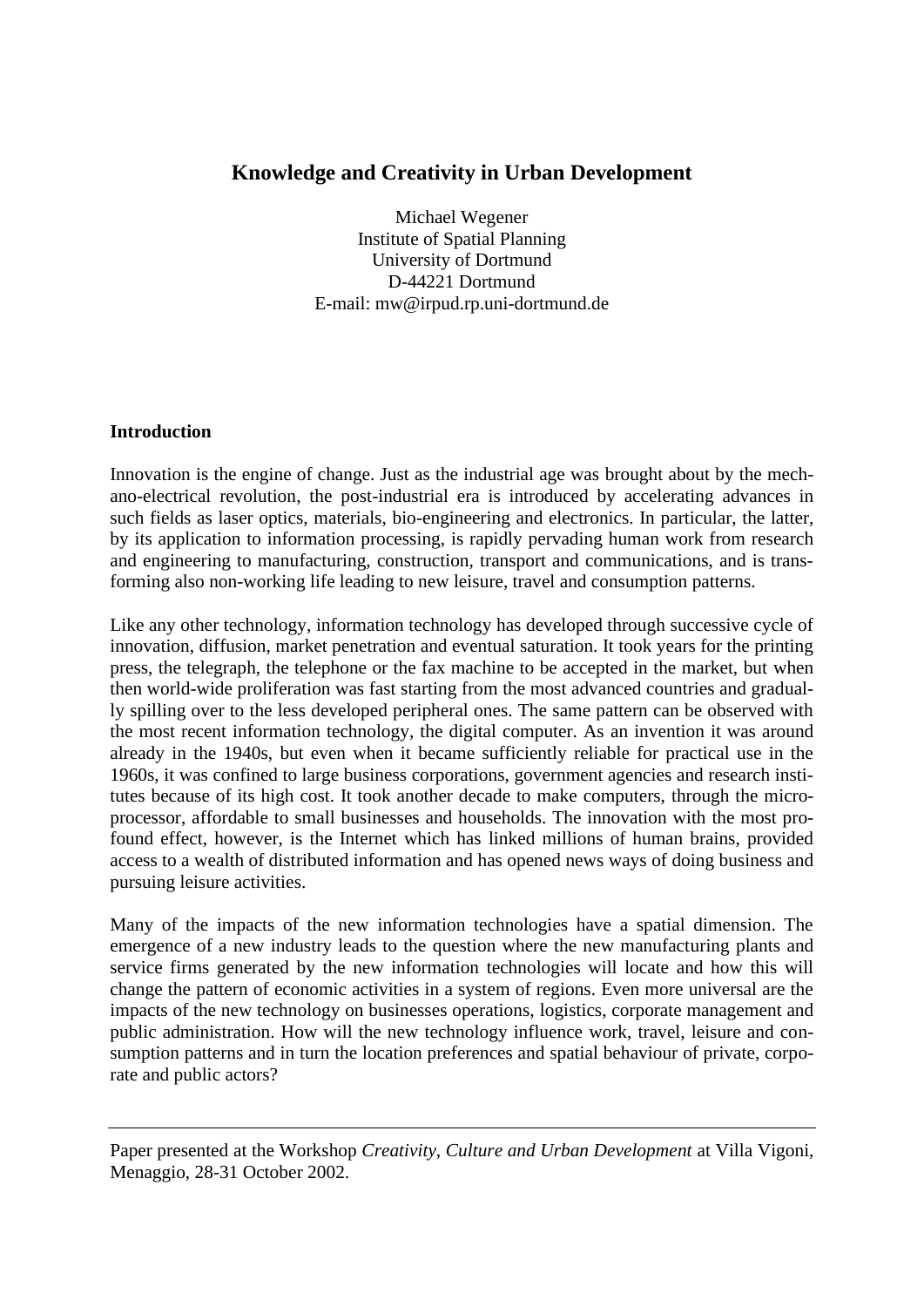The task here is to discuss how the new information techniques will influence *urban development*. The term 'urban development' has two, not always clearly distinguished, meanings.

- One refers to the way an urban region develops, i.e. grows or declines as a function of population movement or economic activities.
- The other refers to the active efforts of public and private actors to 'develop' the region, i.e. to promote and improve its economic success and quality of life, in other words, refers to urban policy making and planning.

The first meaning has received extensive attention in the regional economics literature and will not be treated here. This paper deals with the second meaning, the role of information for urban policy making and planning. Will it benefit from the new information techniques and will the new techniques foster new creative ways of preparing for the future?

#### **Three Scenarios**

That knowledge is the prerequisite of good government, is a fundamental belief of Western political culture dating back to Plato who, in his *Republic* (387 B.C.), required that political leaders be philosophers, people 'who know what is'. So the collection of information became central for efficient government; already the Roman Empire conducted regular censuses, but this was not enough, execution of power required intelligence, not statistics. Campanella, an Italian Black Friar, in his utopian dialogue *Civitas Solis (The City of the Sun,* 1626) described what was practised in the ecclesiastical principalities of his time and brought to perfection by the Holy Inquisition: a hierarchical System of obligatory confessions, by which the ruling clergy collected information about non-compliance in their territory. Not much later (1651), Hobbes presented the *Leviathan,* or all-encompassing State, a giant information-processing machine:

For by Art is created the great LEVIATHAN called a COMMONWEALTH, or STATE, (in latine CIVITAS) which is but an Artificiall Man; though of greater stature and strength than the Naturall, for whose protection it was intended; and in which, the *Soveraignty* is an Artificiall *Soul,* as giving life and motion to the whole body; The *Magistrates,* and other *Officers* of Judicature and Execution, artificiall *Joynts; Reward*  and *Punishment* (by which fastned to the seate of the Soveraignty, every joynt and member is moved to perform his duty) are the *Nerves,* that do the same as in the Body Naturall; The *Wealth* and *Riches* of all the particular members, are the *Strength; Salus Populi* (the *peoples safety*) its *Businesse; Consellors,* by whom all things needful for it to know, are suggested unto it, are the *Memory; Equity* and *Lawes,* and artificiall *Reason* and *Will; Concord, Health; Sedition, Sicknesse;* and *Civill War, Death.* (Hobbes, *Leviathan,* The Introduction, p.l).

Following this model, in the eighteenth and nineteenth centuries the modern state was constructed which, for its proper functioning depended on three sources of information: external (the Statistical Office), internal (the Bureaucracy), and secret (the Intelligence Service). The notion of government as an information-processing machine is still alive, not-withstanding some substantial reinterpretations, in modern political Systems theory and policy science as illustrated by titles such as *The Nerves of Government* (Deutsch, 1963) and *The Intelligence of Democracy* (Lindblom, 1965).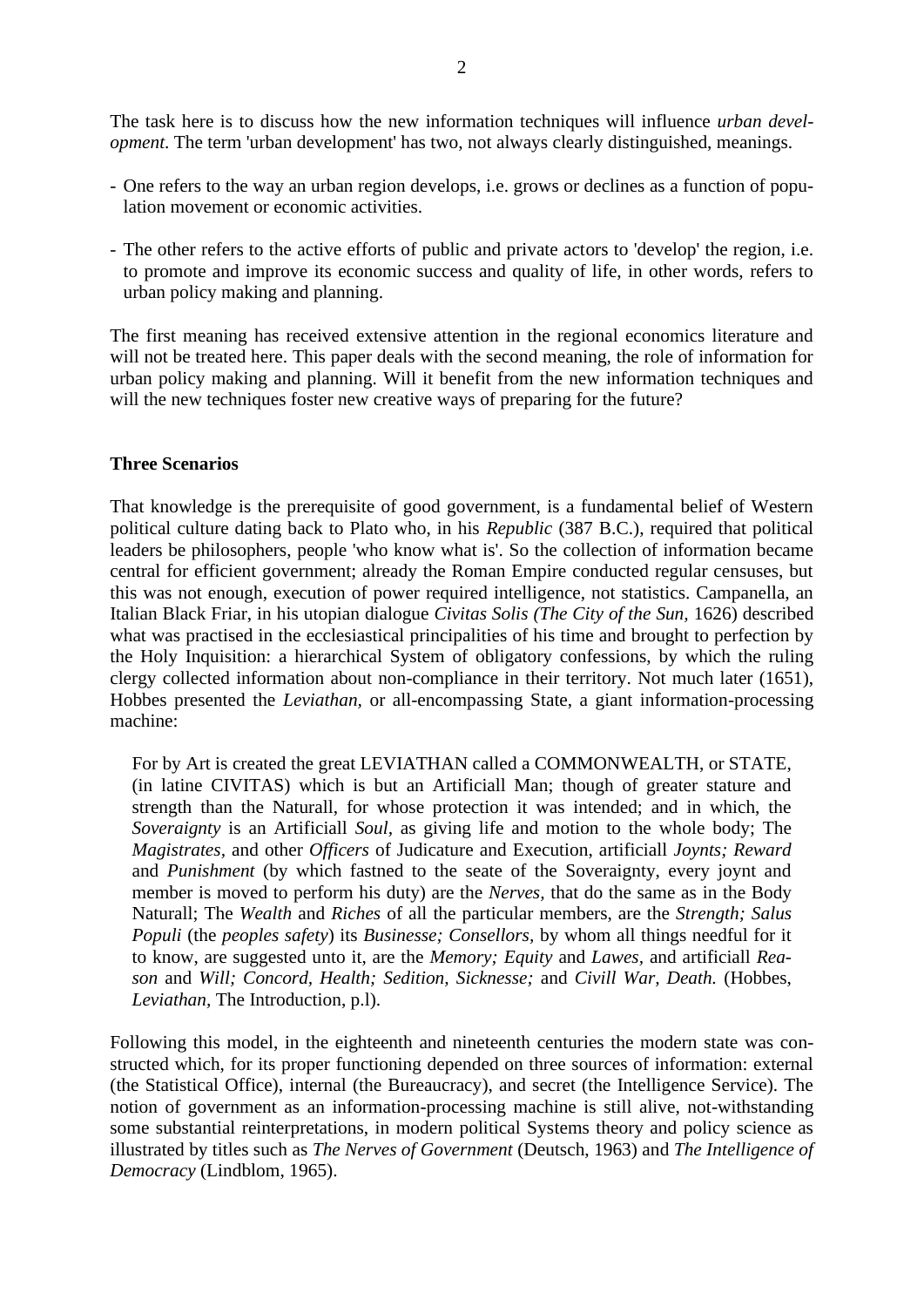In urban policy making and planning, by remarkable contrast, knowledge was for a long time a subordinate category. In particular urban planning was long held to be an art performed by architects, and it was only in this century that the importance of comprehensive information (including economic and social as well as physical data) for planning became recognised. 'Survey before plan!' (Geddes, 1915) became imperative, although surveys remained expensive and hence restricted in scope, and so rarely played an important role in the actual plan-making process.

That seemed to change when the advent of the digital computer in the 1950s promised to make information storage, retrieval and manipulation much more efficient The concept of the urban information system emerged as a dynamic, high-resolution representation of the urbanregional system, in a sense a permanent all-purpose survey, from which all knowledge needed for plan-making could be derived. Moreover, computer-based urban models seemed to be able to bridge the gap between knowledge and plan by identifying the optimal plan, or at least by helping to narrow the choice of plan options. Based on these hopes, first in the US and sooner or later in other countries, considerable amounts of money and talent were spent to establish computerised urban information systems and models. Today, half a century after computers were used for the first time in the Chicago Area Transportation Study, computerised information systems and models for urban and regional planning have in most countries either been abandoned or are maintained at a disappointingly low level and practically nowhere play a significant role for urban policy making and planning.

At the same time, the volume of information available has steadily increased. As Kunzmann (2002) notes,

"Information overload has become a serious concern of actors in complex urban decision-making processes. There is a growing mismatch between the availability of knowledge and information and the use of it, and a mismatch between time available for absorbing necessary and available information and the need for fast, informed and yet still democratic decisions. ... There is some evidence from city development processes that trust in selected experts or in information providers replaces serious research, that information and knowledge is withheld or manipulated for profit or political reasons, or even that undesirable information is suppressed."

The paradox, that information overload increases but available tools to harness it are not used, is the point of departure of this paper. Again in the words of Kunzmann:

"Are there any creative ways to select required information for city development processes, to use globally available, new city information systems, do we need information agents and brokers or ombudsmen (or women) who mediate information flows between actors?"

There are several ways to proceed from here. In the following sections, three scenarios will be presented, each representing one extreme realisation of a particular future option (cf. Wegener, 1987; 1988). Because they are purposely presented as extremes, they should not be accepted or rejected prematurely in isolation. A synthesis and evaluation will be attempted at the end of the chapter.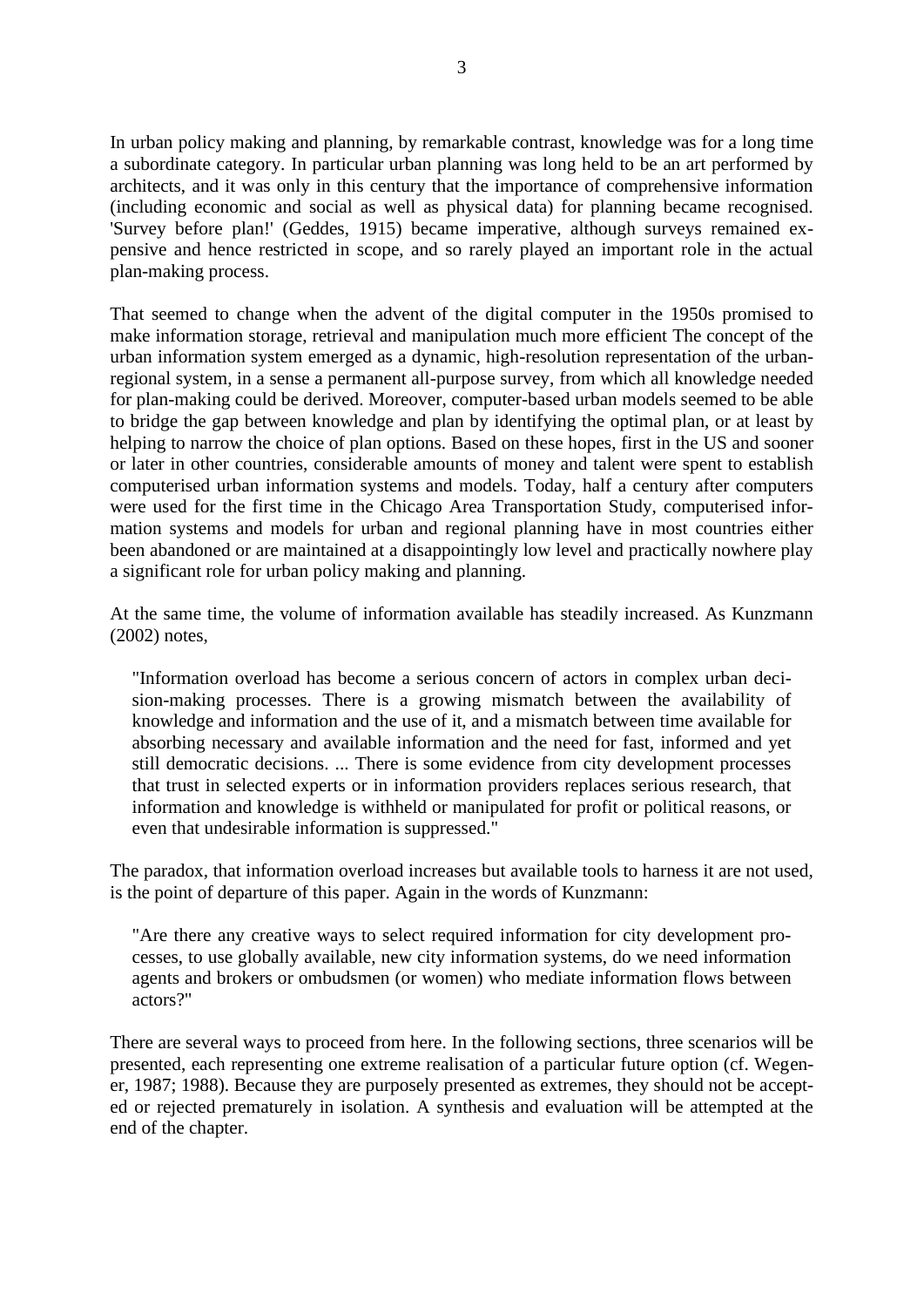#### *Scenario 1: The Planning Machine*

In this scenario, it is accepted that indeed information processing is a bottleneck factor for successful policy making and planning and that with increased availability and affordability of advanced information technology significant changes in the method and process of spatial planning will occur. These changes would be, in the first place, a natural spin-off from the rapid penetration of all departments of local and regional governments by computerisation. Where every administrative transaction is mirrored by a corresponding transaction in a computer, it is easy to organise the records in such a way that they can be made available also for planning purposes. Almost every department of local and regional government produces in its daily routine a continuous stream of data of potential relevance for spatial planning. In addition, there are numerous files maintained by semi-public agencies or by private firms such as utility, transport, telecommunications or housing companies containing detailed client or sales Information which, if made available to the public authorities, would provide highly-relevant information on spatial communication and consumption patterns. The same applies to the growing number of private business transactions conducted daily from home computers through telebanking or teleshopping or via computerised point-of-sale accounting systems.

All this information is already now assembled in computerised form. To be sure, most of it had been collected already in manual or even computer files. However, these files, computerised or not, were maintained separately by each agency or firm. The qualitative new feature of the new technology is that it is now possible to link individual computers to local or global networks, and that there are several reasons to do so. Firms install in-house networks to enhance the internal communication and consistency of their operations, even at remote plant locations. Internet connections between firms (B2B) or between firms and private households (B2C) are the prerequisite for electronic mail, teleordering, telebanking or teleshopping or other kinds of electronic communication.

There is no reason to believe that local or regional governments should not in the long run behave like private corporations. With progressive integration of computers into localgovernment operations, pressure to integrate the various data sources into one comprehensive database, or rather a network of integrated departmental databases, will increase for economic and consistency reasons. As a natural extension, these local database networks will be linked to similar networks operated by other territorial bodies such as counties, provinces or states, eventually growing together into a national system of distributed information systems.

Of course there will be opposition to such schemes, as there has been opposition in the past, first in the mid-1960s in the US (cf. Martin and Norman, 1970), later in other countries based on the obvious potential of databases containing personal information to be used for surveillance. But imagine for this scenario that in countries with a reasonably pragmatic political atmosphere and with some safeguards against serious abuse, the legislation necessary to install a national network of spatial databases will be passed on the grounds that the potential benefits for society are greater than its potential hazards.

The implementation of an urban information system which consists of the operational records of local government themselves and hence is continuously and automatically updated, would indeed dramatically change the information base of urban policy making and planning. With increasing historical depth, that is, more and more transaction records being accumulated over time, ever more sophisticated forecasting and optimising models would become feasible. Even more popular would be optimisation models organised as multi-player games in which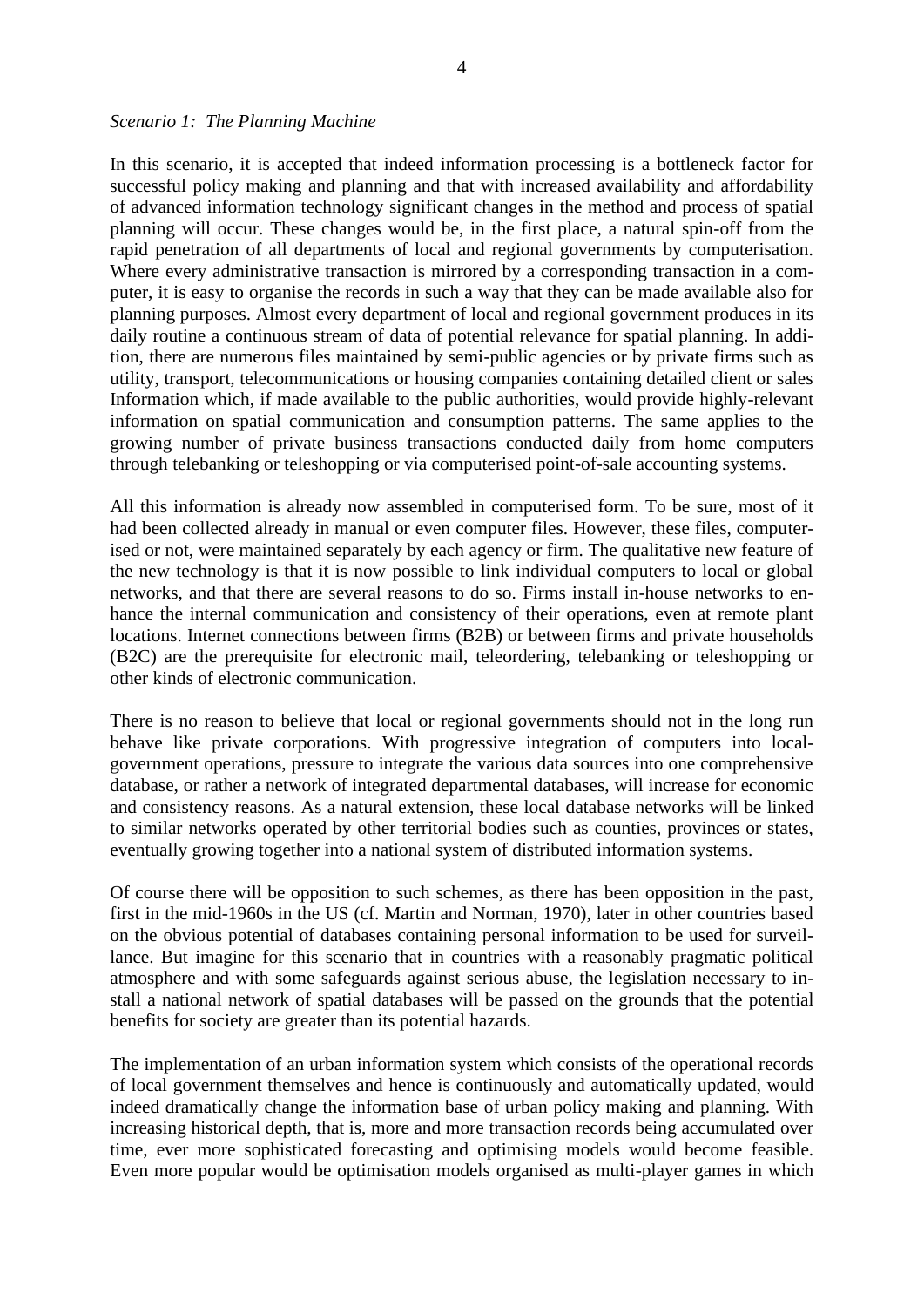players representing real-world actors such as households, firms, travellers, consumers, etc., seek to maximise group-specific objective functions, while the players representing local government use policy instruments to maximise the public welfare.

If several of such models could be linked together and connected to the real-time urban database, they could be routinely used for short-term forecasting as early-warning systems. A similar early-warning system plugged into the real-time, local government information system would not only be immensely more sensitive to detect even subtle signals of potential citizen dissatisfaction, but would also be fully automatic. Moreover, the system could be provided with a set of rules concerning how to respond to any deviance from 'normal' operations, for instance by issuing appropriate advisory messages to the respective agency. Such a system might be called a planning machine, because it would take care of all routine decisions; only in exceptional, high-conflict situations involving controversial political action or large amounts of money would human intervention be required – management by exception.

Creativity would not be needed here –would even be a disturbance interferes with the functioning of the planning machine. As the planning machine determines the optimum solution taking all factors into account, 'creative' solutions yielding better results cannot exist, or if they do, the machine is defective and needs repair.

The role of urban planners would be, of course, to supervise the planning machine, comparable to operators controlling power stations or large automated assembly plants. One imagines planners lolling about in swivel chairs in the Urban Alert Centre waiting for sensor lights to flash on a floor-to-ceiling city map at places where trouble is likely to emerge. After a few years of successful operation, the planning machine would more and more become immune to criticism; people would believe in its infallibility or even endow it with superhuman power: a veritable Leviathan.

#### *Scenario 2: Retreat of Planning*

The second scenario recognises the same facts (the failure of the first wave of computer applications in urban policy making and planning), but draws the opposite conclusions. It is based on the belief that the kind of rationality underlying the planning machine not only misses the essentials of societal decision making, but is also highly dangerous for society.

For this scenario, the failure of early urban information systems is not related to information technology, but to a change in planning paradigm from blueprint-planning from above to procedural, incremental, small-scale planning from below. In the latter paradigm, planning is seen as a process of mutual adjustment of conflicting interests, as 'social learning' (Friedmann, 1981), the extreme opposite of the centralised rationality of the planning machine. Social learning means that people want to become subjects rather than objects of planning, that they want to actively participate in the decisions about their life and their environment Therefore, social learning starts at the local, neighbourhood and community level and accordingly focuses on local needs first; only from there does it move on to issues of broader (e.g. regional or national) concern. Hence its primary mode of operation is personal communication.

The kind of information contained in the planning machine is of little value for this kind of planning for two reasons. The first is one of scope. Where the focus is on the problems of a small, local client group, data collection is no real problem, since nobody knows better than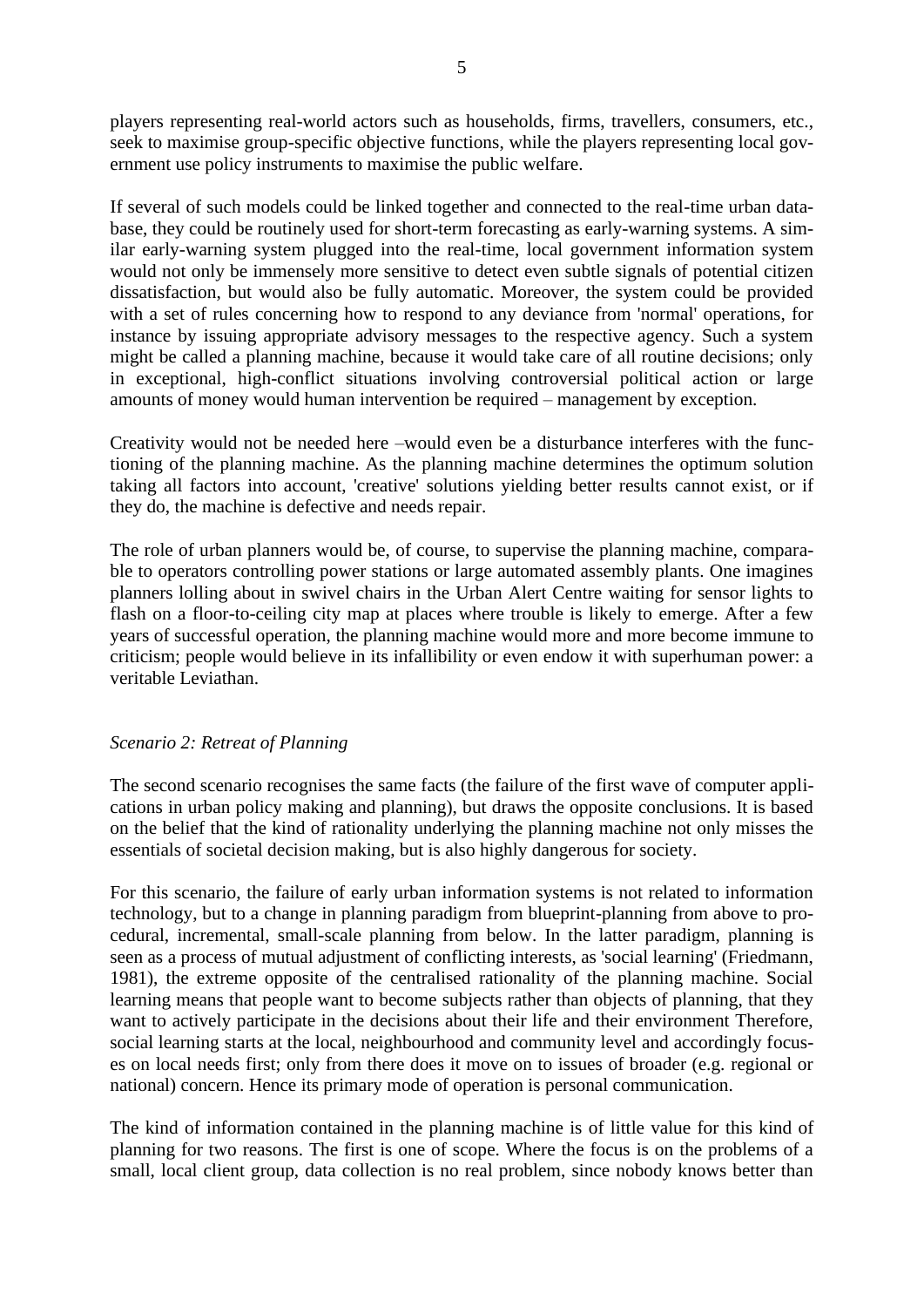the people themselves about their circumstances. More comprehensive information is not only superfluous, it also detracts attention from the problem at hand, in negotiations with other groups it may even weaken their bargaining position and thus prove dysfunctional. The second reason refers to content. As the real-time urban information system is based on transactions, it contains only quantitative or 'objective' information, but no qualitative or 'subjective' information on values, preferences, aspirations, intentions, concerns. But without explicitly addressing values and preference trade-offs, conflict resolution between adverse group interests is not possible. For these two reasons, advances in information technology would have hardly any impact on this style of planning.

From the point of view of planning from below, improved information processing and data collection on the part of the state would not only be irrelevant for planning, but would be detrimental, because they would permit the state to extend its power and control over the citizens. The fight against the information monopoly of the state must be seen in a larger con-text It is part of the great battle, fought to the end already in a few countries, still going on in some, and not even begun in others, over how society should deal with technology. The critical attitude towards technology is expressed by Mumford's *The Myth of the Machine* (1967), where it is argued that mankind has already now proceeded beyond achieving mastery over nature and is rapidly approaching the point where, like the sorcerer's apprentice, it can no longer control the forces it called upon, with the consequence that it not only destroys the natural environment of the earth, but also deeply alters it own personality. It is what Horkheimer and Adorno (1947) called the 'dialectic of enlightenment'.

Seen from this angle, the computer is no longer the magnificent invention extending man's knowledge in hundreds of beneficial ways, but is associated with police information systems keeping track of innocent people, with secret services' information systems filled with dossiers on political activities, with industrial staff information tightening the control of workers by management, and with the innumerable other public and commercial information systems encroaching on one aspect of private life after the other. All this has to be fought against, and there is no reason to make an exception for urban planning information systems.

Now, to continue with the scenario, imagine that in one or more countries opposition groups fighting against the implications of information technology, such as civil-rights groups or trade unions opposing the introduction of staff information systems in industry, form an alliance. Suppose, furthermore, that these groups, including among their members academics, writers, lawyers, etc., are successful in raising the awareness of the general public for their concerns, then it is not at all inconceivable that, through court decisions or legislation, they succeed in preventing the large-scale application of advanced information technology for policy making and planning by the state. This would, of course, also apply to urban planning information systems.

In that case it is likely that planning authorities, never having been particularly innovative, might readily be content with what they have – and that will not be very much because they do not generate their own data and their access to other agencies' data will be severely restricted and special surveys or censuses, due to their lack of acceptance, will become extremely rare. While public authorities are restrained in their data collection, a commercial market for local and regional spatial-information collection develops. Customers and/or suppliers in this market are firms which in their business operations generate and/or use spatial data such as real-estate agents, developers, mortgage banks marketing companies. Planning authorities wishing to use such privately-collected data have to pay the market price. Moreover, the pri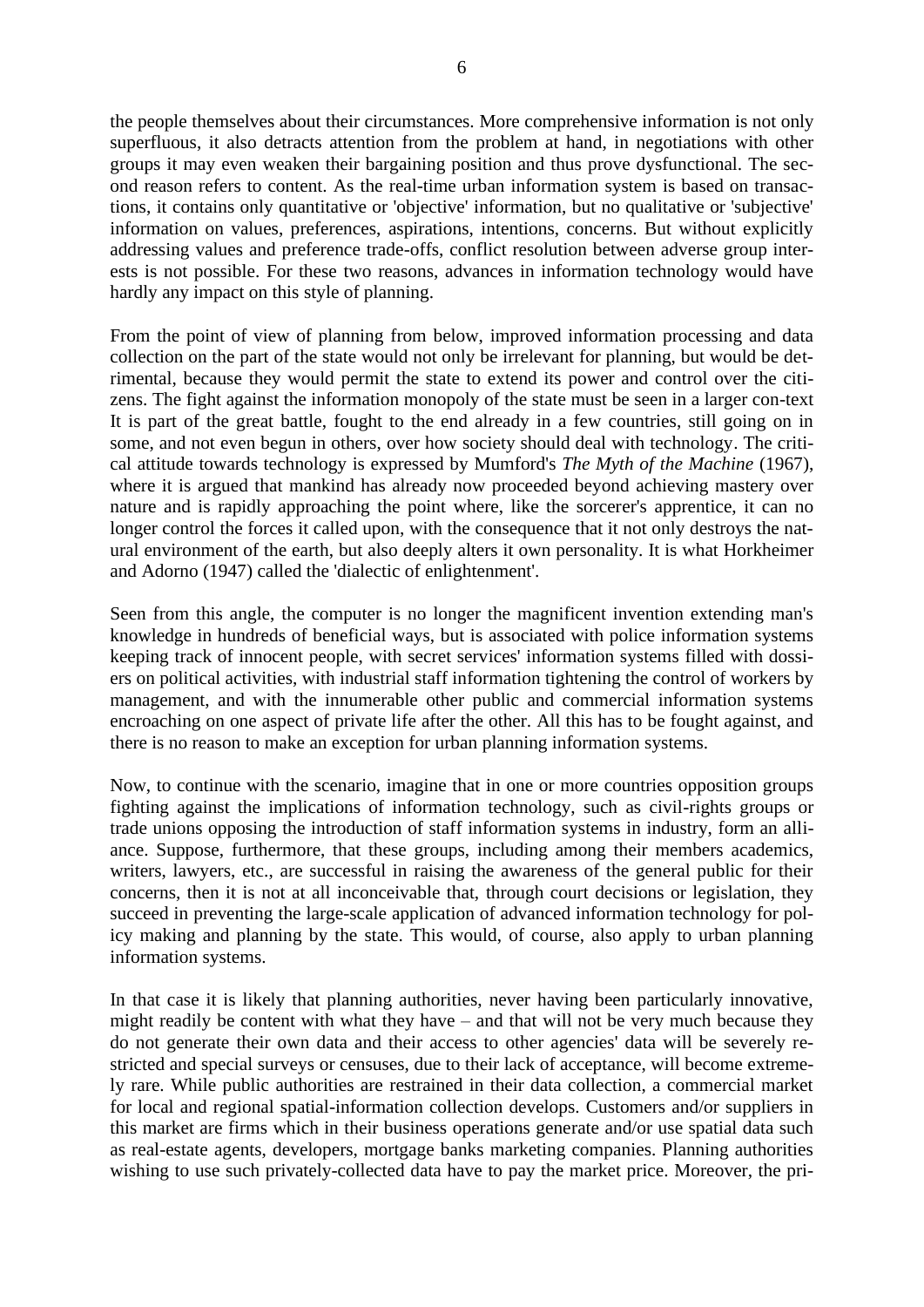vately-collected data are much less systematic than data from published statistics and normally based on samples. This, however, has implications for the kind of models and forecasting techniques that can be applied. Much effort in applied planning work is devoted to patching deficient databases by estimation techniques, and the resulting forecasts are of questionable credibility – not the ideal seedbed for creativity. More importantly, the unequal distribution of information between public authorities and private firms shifts the centre of gravity of planning from the public to the private domain. With the retreat of public planning from its information base, public authorities will be in a weak position in negotiations with industry with its superior intelligence.

A weak public planning authority, however, is a danger for a planning system in which planning from below is the paradigm. Planning from below needs an active counterpart representing the more comprehensive, long-range concerns of the community as a whole to mediate between the conflicting interests of local groups and the interests of the community, to suggest compromise solutions and to protect the rights of minorities which might not be able to express themselves. Without that co-ordination function, planning from below remains fragmented and partisan and is unable to deal with larger strategic issues.

## *Scenario 3: Computers and Social Learning*

This last scenario attempts to sketch a third path between uncritical submission to and total rejection of information technology for urban policy making and planning. To do that requires a recapitulation of the basic assumptions that lead the two first scenarios into their specific blind alleys.

The first scenario, which can be associated with planning from above, assumes that information is the bottleneck of planning and so makes use of advanced information technology, but fails to provide for value articulation from below. The second scenario starts at the grassroots level and accordingly rejects any form of centralised information, but has no mechanisms to integrate its disjointed efforts into a coherent whole.

So the two approaches seem to be the opposite of each other. But on closer inspection they are remarkably similar. In more general terms, both focus on a particular domain of the planning spectrum and seek to optimise its internal information processing capacity at the expense of its attention for 'external' information. External information in Scenario l consists of players refusing to obey the rules: consumers not consuming, landlords not maximising their profits, minorities, protest movements, single-issue groups, i.e. all irregularities that disturb its smooth functioning. External information for the actors in the second scenario comprises the social costs or externalities of selfish behaviour. Both approaches have in common that the exclusion of dysfunctional information is a prerequisite of their specific performance.

Obviously, the clue to solving this dilemma lies in a combination of both approaches that preserves their internal information processing capacity, but enhances their potential for processing information from outside. By this formulation, the central problem of planning becomes one of *communication*, not information.

There have been numerous proposals in planning theory for intensifying the communication between above and below, between expert and client, between centre and periphery (Dewey, 1927; 1939; Mumford, 1938; Deutsch, 1963; Habermas, 1963; Etzioni, 1968; Friedmann,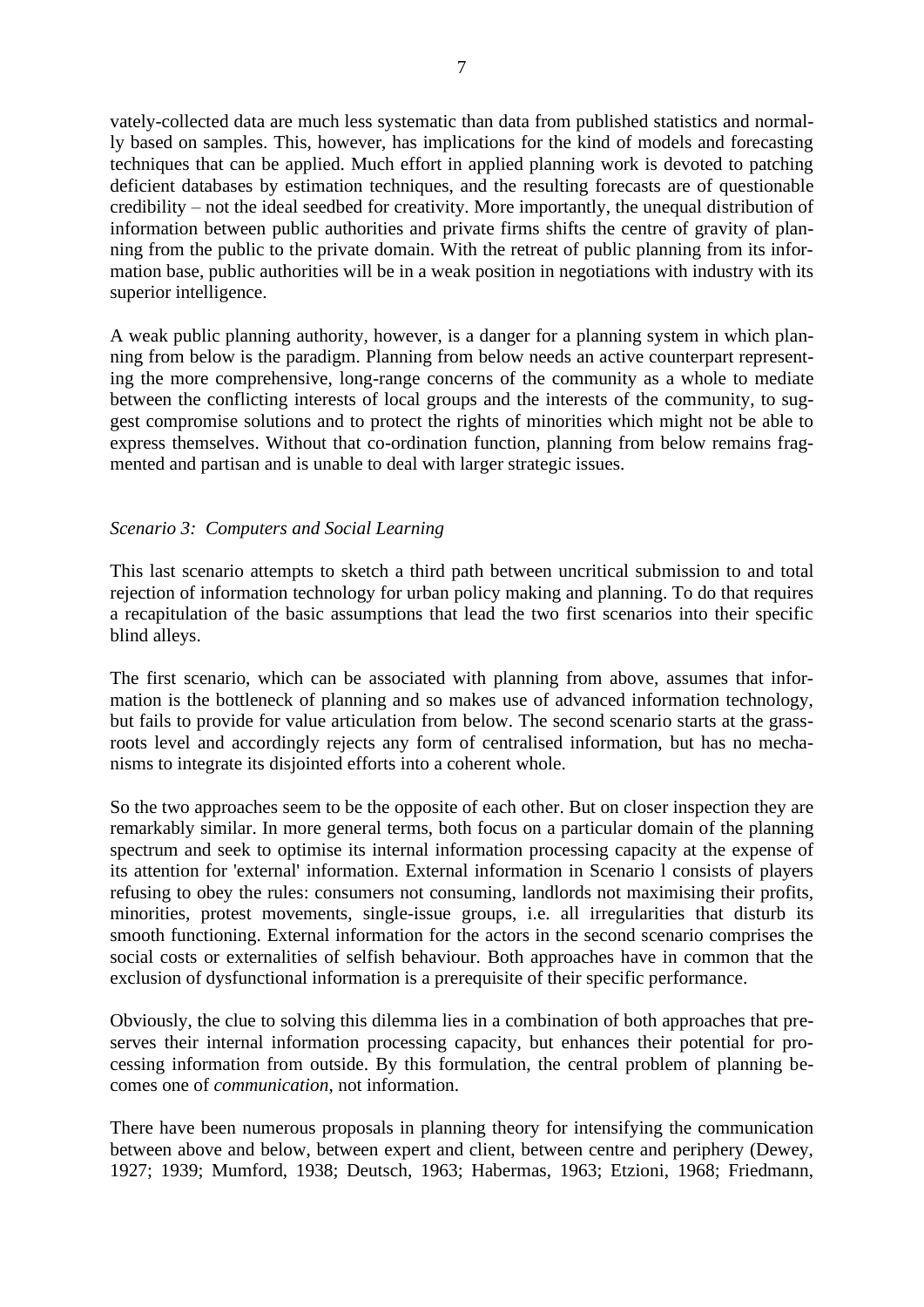1973; Habermas, 1981; Friedmann, 1981). These authors have in common that they suggest knowledge-informed public debate (discourse) as the basic medium of participatory democratic decision making. However, these proposals have tended to remain prescriptions without concrete indication of how they might be implemented in practice.

Indeed, the difficulties to be overcome are enormous, as long as communication in planning has to rely solely on pre-industrial forms of face-to-face interaction. Planning by personal communication is characteristic of archaic societies in which interaction system and social system are still identical: the village democracy (Luhmann, 1975). With the increasing complexity of society, public discussion is replaced by more powerful mechanisms to reduce complexity: functional differentiation, representation, and programming by objectives. However, these techniques (as Scenario l has shown) cannot be extended beyond certain limits without getting out of democratic control. This is the deeper and absolutely legitimate reason for the re-appearance of the archaic medium of public discussion on the planning scene.

Yet the potential advantages of discursive planning, value-orientation and openness to innovation are paid for by serious structural restrictions. Personal communication finds its limits in the scarcity of time and attention: only one theme can be dealt with at a time, arguments have to be processed sequentially, time consumption is high, the complexity that can be handled is small (Luhmann, 1971; 1975). These constraints determine the long-run prospects of participatory planning. If it were possible to extend these limits by some powerful amplifying mechanism, the interaction medium 'discussion' may be reinstated as the constituent vehicle of democratic planning.

The question to be asked in this scenario is whether information technology can provide such amplifying mechanisms. Attempts to use two-way communication media to overcome the fragmentation of local-planning discussions have a long history, from the first phone-ins in the 1970s to two-way cable television networks or interactive web sites. There have been experiments to increase the efficiency, productivity, and substance of group decision making, from computer gaming, interactive modelling and electronic voting systems to decision support or expert systems. The technological potential is available for networks of electronic town halls from the neighbourhood to the global level.

It still requires speculation to discuss the potential use of this technology for urban policy making and planning. For example, any individual or group would have access to local spatial databases which would be much richer in content than today's published statistics. The system would offer up-to-date tools for manipulating, displaying or analysing data from simple statistics to sophisticated modelling, unless clients wanted to develop their own models and probably come up with different results, which then could be exchanged electronically with other groups. Groups pursuing a certain issue, alone or pooled with others, might use a public television channel for live discussion, prepared video presentations and on-line, interactive modelling to address a much wider audience than they could ever reach by printed media. Such self-organised events would interact with the audience through remote voting techniques providing immediate feedback on the public acceptance of the issue under debate. Another important application of electronic feedback techniques might be forecasting sessions in which scenarios produced by aggregating audience responses are compared and confronted with model forecasts. In a more organised and controlled way, remote voting systems would be used to formulate recommendations for the actual decision making of local legislatures.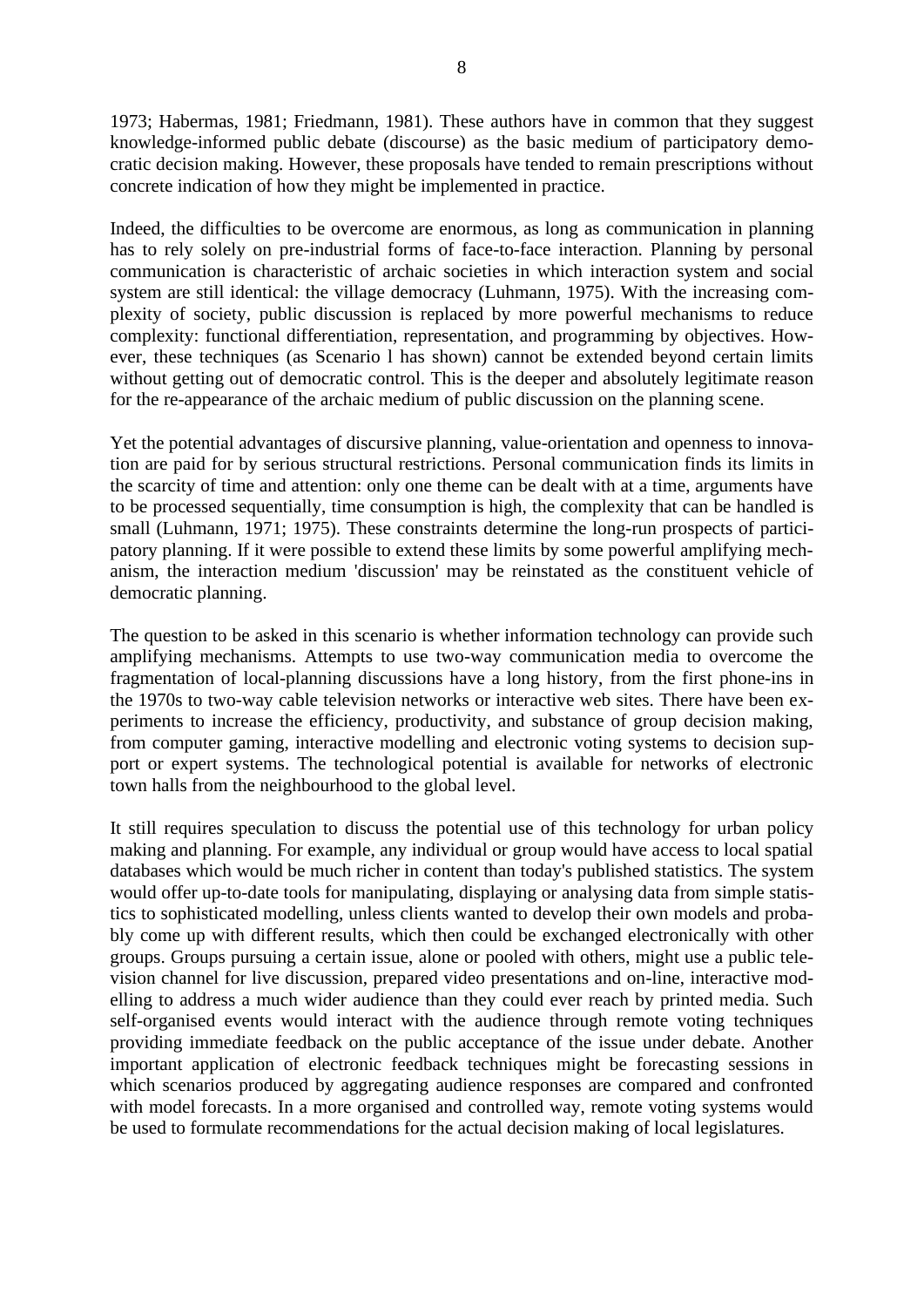The creative capacity of such systems could be substantial – they would pool the intelligence, experience and innovative capacity of all members of the community. A recent experiment in which a large group of people was brought together to discuss a complex urban design issue (the redevelopment of the site of the World Trade Center in New York) using computer networks has been reported to be surprisingly successful. It is too early to assess whether the enormous problems of co-ordination, evaluation and selection required for co-operative distributed design and problem-solving can be overcome.

However, the technological potential of instant feedback between political decision makers and the constituency, will undoubtedly have deep impacts on the political system of postindustrial democratic societies. It means in fact that the historical reasons that forced nations to move away from the grass-roots village democracy to political representation, division of responsibility, hierarchical organisation, etc., in short, the whole complex modern political machinery, may at least partly disappear, and this will sooner or later be reflected in the rules and procedures of political decision making. That is not to say that government by referendum should become the rule, in particular where emotional or biased judgement is likely. But it implies that the political structures can become less centralised and more responsive to local concerns, minority rights and small-scale innovation and change.

This applies in particular to urban policy making and planning because it is closer than any other kind of planning to the neighbourhood level, where the first experiments in grass-roots democracy are made. A fast-moving, innovation-oriented planning department might play a vital role in decentralising the local planning machine and stimulating the kind of pluralistic, self-organising planning activity described above and so transform itself from a bureaucracy into an agent of change. An essential task in that transformation would be the implementation of the most advanced public reference spatial information system plus the software tools, education and training necessary for its fullest utilisation by all groups of society.

This kind of planning would require a different type of planner, more mediator and communicator than engineer or scientist, but at the same time highly competent in the substantial problems of planning as well as in the modalities of the new technology (cf. Batty, 1984).

#### **Conclusions**

Which of the three scenarios will become reality? Most likely some elements of all. Reluctantly, the public may realise that the machines have information about them. They cannot prevent it. It is regarded as being for the general good. Most of it is reasonably safeguarded. At least the data are accurate now. The earlier years, when embarrassing errors appeared on the files, have gone. Most of the public would now be upset if the machines did not have all their personal details. They might miss out on many of the beneficial aspects of the computerised society. Knowing the hazard, but accepting it as the price to be paid for the good life – if the attitude practised towards nuclear energy, global pollution, traffic accidents and cigarette smoking is also the post-industrial attitude towards information technology, Scenario l, the planning machine, will be the ultimate prospect. However, there are countries like the Netherlands and Germany, which had a chance to experiment with participatory planning before the advent of the information age. In such countries opposition against information technology such as the anti-census battles still can occur (Wegener, 1985). The danger is that such opposition may lead these countries into Scenario 2, the retreat of planning.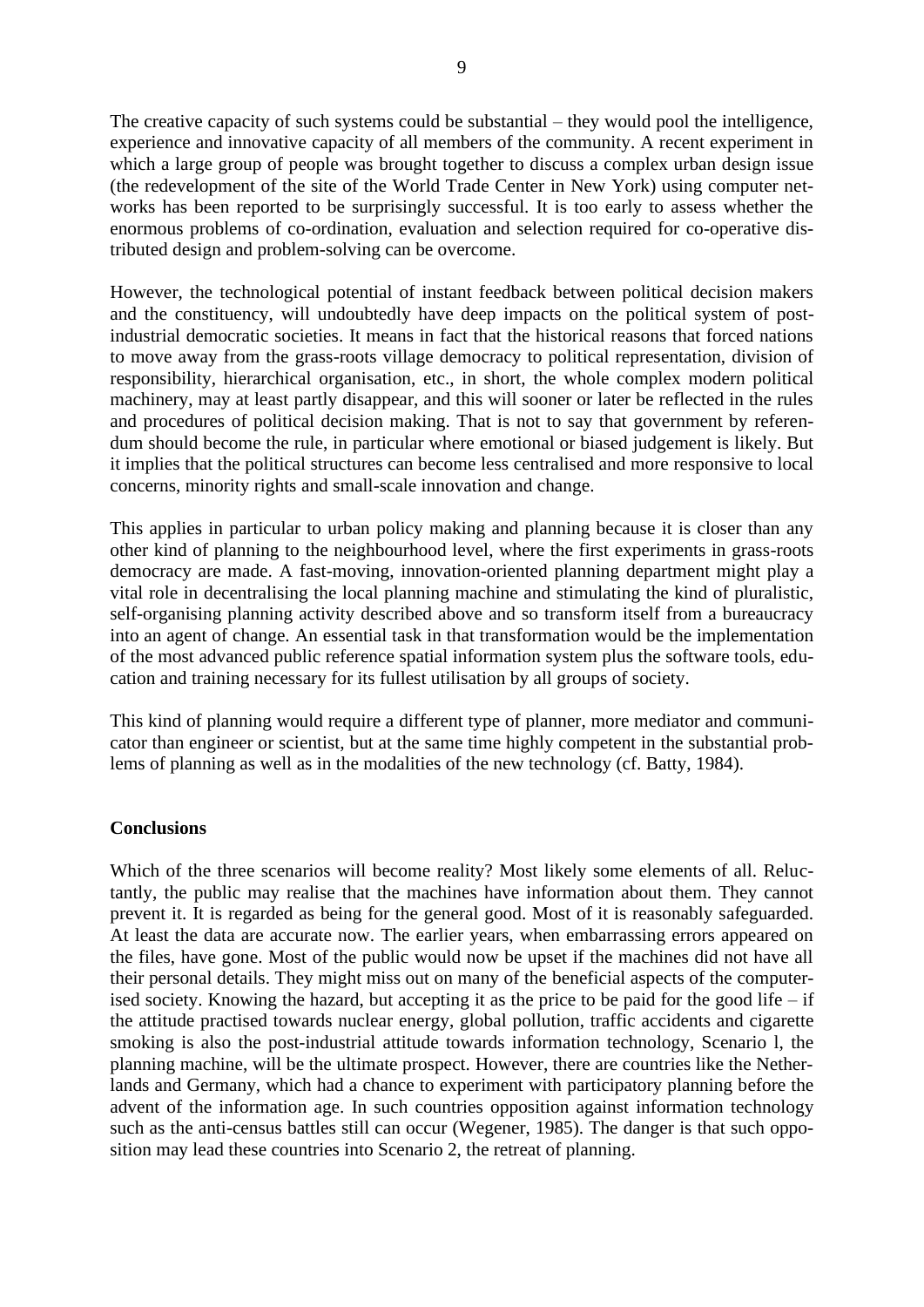Scenario 3 remains the challenge. It offers the only chance to put information technology into the service of planning instead of letting it destroy planning in one way or the other. It is the only scenario in which human creativity has a place without being either suppressed by machine intelligence nor drowned by information overflow.

To accept the challenge requires the joint efforts of urban policy makers and planners, computer scientists and citizens to transform the potential of information technology into a progressive rather than oppressive force.

The problems to be overcome towards achieving this goal are enormous, and there is no guarantee that it can be achieved. Therefore a few caveats are in order. Throughout this chapter there have been three assumptions implicitly made:

The first assumption is that the information technology will be present. In an unspecified sense, the assumption is likely to be correct. But it is also likely that access to advanced information technology will remain unevenly distributed in society. There will remain groups in society – the very old, the very young and the very poor – which will remain excluded . But only with technology open to all members of society, can the pluralistic planning market place develop. Seen from this angle, the three scenarios may not be real options to choose from, but phases each country has to pass through – from early technocratic use, while the technology is still rare – through a period of distrust and refusal, to eventually a more mature, constrained, and responsible integration into everyday life, when the diffusion process approaches completion.

The second assumption is that there are no limits to artificial intelligence. This assumption underpins the idea of the planning machine of Scenario l, but also the more civilised notion of the learning monitoring system of Scenario 3. However, the issue is far from being settled. The emerging view (cf. Dreyfus, 1979) is that despite impressive achievements in limited, clearly-defined contexts machines will never be able to understand things outside that context (i.e. extend it), because they lack the genetically-inherited and socially-acquired experience that enables humans to do just that. This limitation may not be critical where planning is concerned with clearly-defined issues, but characteristically in planning from below the context cannot be pre-specified from above – it is always changed by the people. If this view is correct, it would not only explain why in the past problems have always outrun models, but it would also suggest that the relationship between people and computers in planning will always remain one of misunderstanding and alienation.

The third assumption is that post-industrial democracy will be grass-roots democracy. Obviously, this assumption is essential for Scenarios 2 and 3, and indeed there is much current evidence of political decentralisation in many countries. But is this evidence sufficient to project it into the future, or are these projections merely idealist dreams of their bourgeois authors? Other futures are conceivable. One would be that cities would be the scene of, probably violent, class struggles between the job-possessing class and the jobless victims of computerisation, hardly a place for enlightened discourse. The other, no less depressing vision is much more suggestive: that the freedom of material need and added leisure hours gained through computerisation of work do not lead to increased community involvement and active participation in social life, but, on the contrary, to a loss of solidarity and political interest. A depoliticised public, conditioned by the media to entertainment and consumption, may well be the real client of post-industrial urban policy making and planning.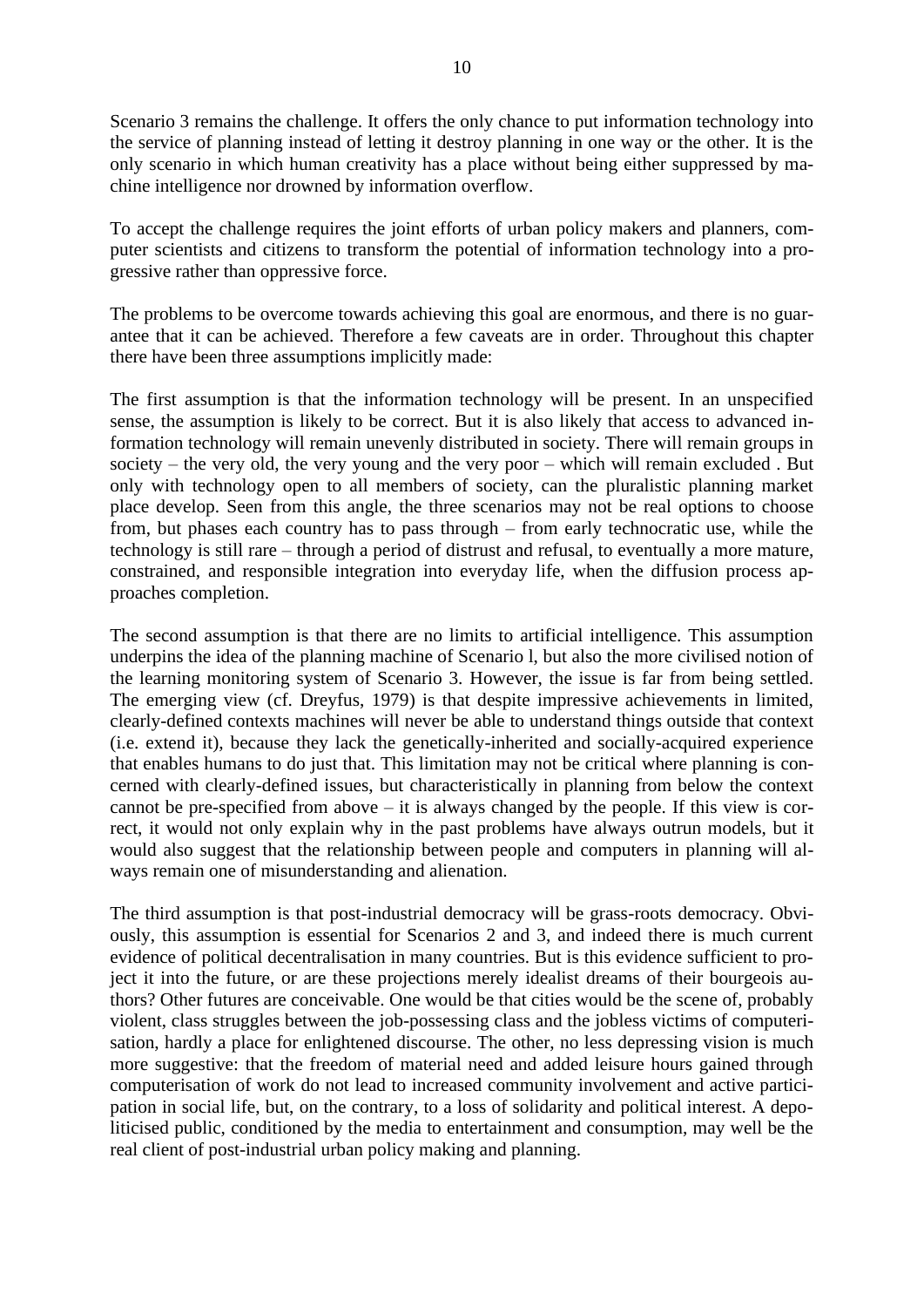#### **References**

Batty, M. (1984): *Information Technology in Planning Education*. Papers in Planning Research 80, Department of Town Planning, University of Wales Institute of Science and Technology, Cardiff.

Campanella, T. (1626): *Civitas Solis (The City of the Sun.* Translation into German, 1955, Berlin: Akademie-Verlag.

Deutsch, K. W. (1963): *The Nerves of Government: Models of Political Communication and Control*. New Yorsk: The Free Press of Glencoe.

Dewey, J. (1927): *The Public and Its Problems*. New York: Henry Holt.

Dewey, J. (1939): *Freedom and Culture*. New York: G.P. Putnam's Sons.

Dreyfus, H. L. (1979): *What Computers Can't Do: The Limits of Artificial Intelligence*. New York: Harper and Row.

Etzioni, A. (1968): *The Active Society: A Theory of Societal and Political* Processes. New York: The Free Press.

Friedmann, J. (1973): *Retracking America: A Theory of Transactive Planning*. New York: Anchor Press.

Friedmann, J. (1981): *Planning as Social Learning*. Working Paper No. 343, Institute of Urban and Regional Development, University of California, Berkeley.

Geddes.P. (1915): *Cities in Evolution*. London: Ernest Benn Ltd (1968 edn).

Habermas, J. (1963): Verwissenschaftlichte Politik und öffentliche Meinung (Scientised Politics and Public Opinion). In: Habermas, J.: *Technik und Wissenschaft als 'Ideologie'*. Frankfurt: Suhrkamp Verlag.

Habermas, J. (1981): *Theorie des kommunikativen Handelns (Theory of Communicative Action)*. Frankfurt: Suhrkamp Verlag.

Hobbes, T. (1651): *Leviathan*. London: *J.* M. Dent and Sons Ltd (1962 edn).

Horkheimer, M., Adorno, T. W. (1947): *Dialektik der Aufklärung (Dialectic of Enlightenment)*. Frankfurt: S. Fischer Verlag (1969 edn).

Kunzmann, K.R. (2002): *Creativity, Culture and Urban Development*. Proposal for a Workshop at Villa Vigoni, Menaggio, Italy. Dortmund: European Spatial Planning, University of Dortmund.

Lindblom, C.E. (1965): *The Intelligence of Democracy: Decision-Making through Mutual Adjustment*. New York: Free Press.